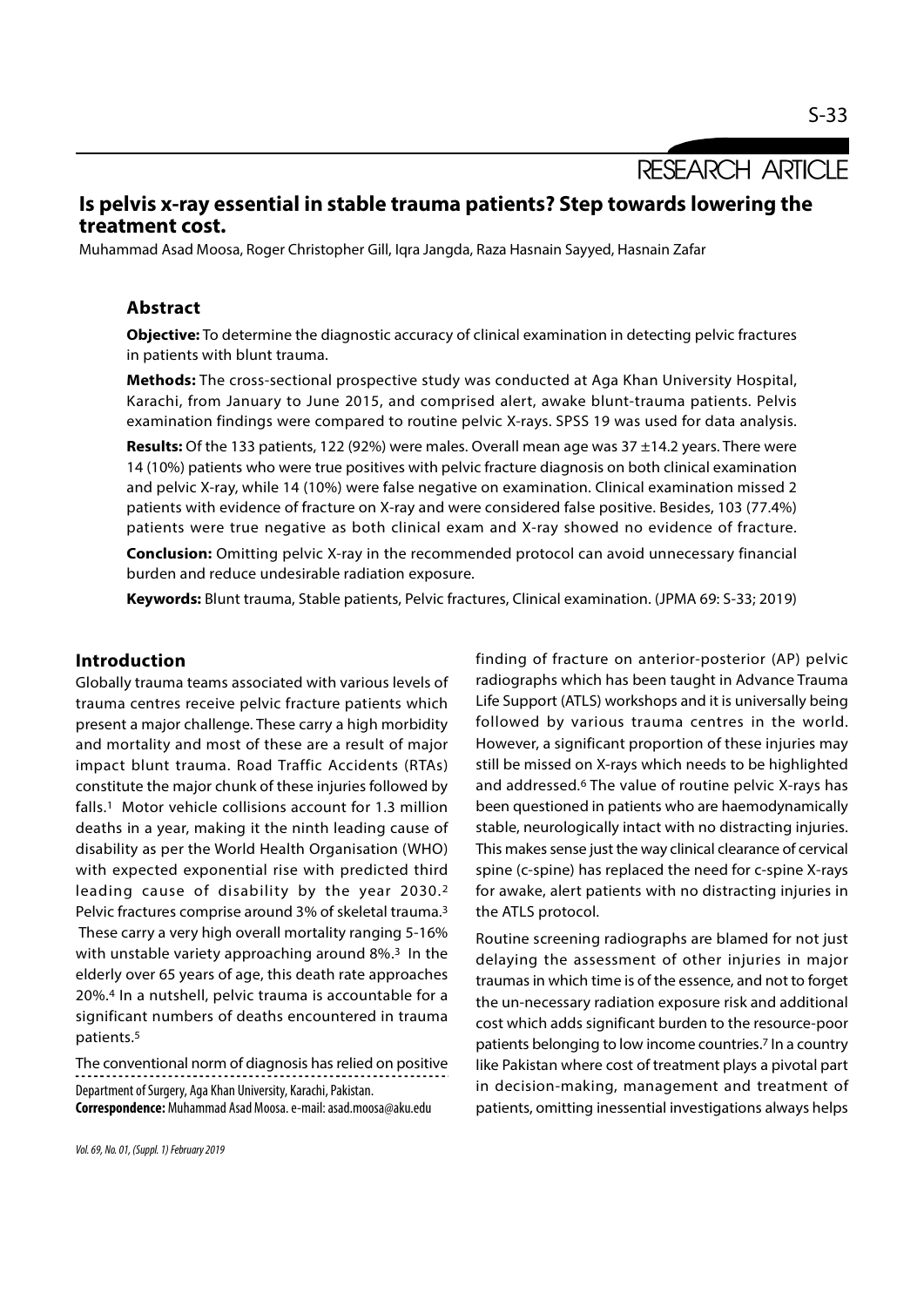without compromising the quality of patient care. It is imperative to realise that most emergency departments (EDs) are busy and have limited personnel and resources which consume valuable time when invested on obtaining radiographs. Although the radiograph itself only takes seconds, the positioning of a film under the patient and interruption of the team during the primary survey makes it a procedure that may take several minutes.

Since ages, clinical examination of the pelvis has remained a routine when evaluating blunt trauma patients.8 This consists of the establishment of pelvic stability. Manual compression of the iliac crests is performed to assess abnormal movement or bony pain. If the pelvis seems to be stable, cautious manual distraction of the iliac crests is performed, also evaluating for abnormal movement or bony pain. It takes very little time and, especially in alert patients, might be adequate to detect pelvic fractures. Only if the evaluating clinician is able to identify relevant fracture with high sensitivity, the routine use of radiography can be safely reduced in alert and awake patients with no distracting injuries. This would reduce pelvic X-ray-associated radiation exposure, cut down costs for resource use, and, most importantly, save valuable time in the work-up after blunt trauma.

The current study was planned to determine the diagnostic accuracy of clinical examination in detecting pelvic fractures in patients with blunt trauma.

## Patients and Methods

The cross-sectional prospective study was conducted at Aga Khan University Hospital, Karachi, from January to June 2015, and comprised alert and awake blunt-trauma patients aged 16 years or above who had Glasgow Coma<br>Scale (CCS) scare of 15 and had no ovidence of Scale (GCS) score of 15 and had no evidence of  $\begin{bmatrix} 12 \\ 10 \end{bmatrix}$ haemodynamic instability. Patients who had any other  $\begin{bmatrix} 10 \\ 3 \end{bmatrix}$ associated injuries, including limb fractures and abdominal  $\begin{bmatrix} 8 \\ 1 \end{bmatrix}$ <br>tenderness were excluded. The subjects enrolled using tenderness, were excluded. The subjects, enrolled using  $\begin{bmatrix} 6 & 4 \end{bmatrix}$ non-probability consecutive sampling, were assessed by  $\begin{bmatrix} 4 \\ 2 \end{bmatrix}$ General Surgery residents with a minimum of 3 years of  $\begin{bmatrix} 2 \\ 4 \end{bmatrix}$ <br>experience All patients presenting to the ED were experience. All patients presenting to the ED were evaluated after they had undergone primary examination along with resuscitation, where needed. They were subsequently evaluated for clinical examination findings of tenderness on pubic symphysis, tenderness on iliac  $\|\mathbf{F}_\text{source}\|$ bones and painful hip movements and these findings

were documented in a pre-designed proforma. Since the subjects were stable patients, they were, therefore, sent to the radiology department for routine trauma series, including the pelvic X-ray (PXR) and chest X-ray (CXR). The X-ray findings after discussion with the radiologist were filled in the study proforma.

Findings of both the clinical examinations and PXR were documented and compared along with patients' demographics using SPSS 19. For calculation of sensitivity, specificity, positive predictive value (PPV) and negative predictive value (NPV), contingency 2 X 2 tables were used. Values of true positive (TP), false positive (FP), true negative (TN) and false negative (FN) cases were plotted using the 2x2 table.

#### Results

Of the 221 patients initially evaluated, 133 were included. Of them, 122 (92%) were male. Overall mean age was 37 ±14.2 years.

Clinical examination for pelvic fractures was considered positive based on five main findings, including bruising, haematoma, tenderness at iliac crest, tenderness at pubic symphysis and abnormal range of motion at the hip joint (Figure). Of the total, 14 (10%) patients were positive for pelvic fracture on both clinical examination and PXR, 14 (10%) were positive on clinical exam but negative on PXR, 2 were negative on clinical exam but positive on PXR, and 103 (77.4%) were negative on both clinical exam and PXR (Table).

Sensitivity of people having pelvic fracture on clinic examination compared to PXR was 87.5% (Confidence Interval [CI]: 61.65-98.45%), specificity of people not having pelvic fracture on clinical exam was 88.03% (CI: 80.74-

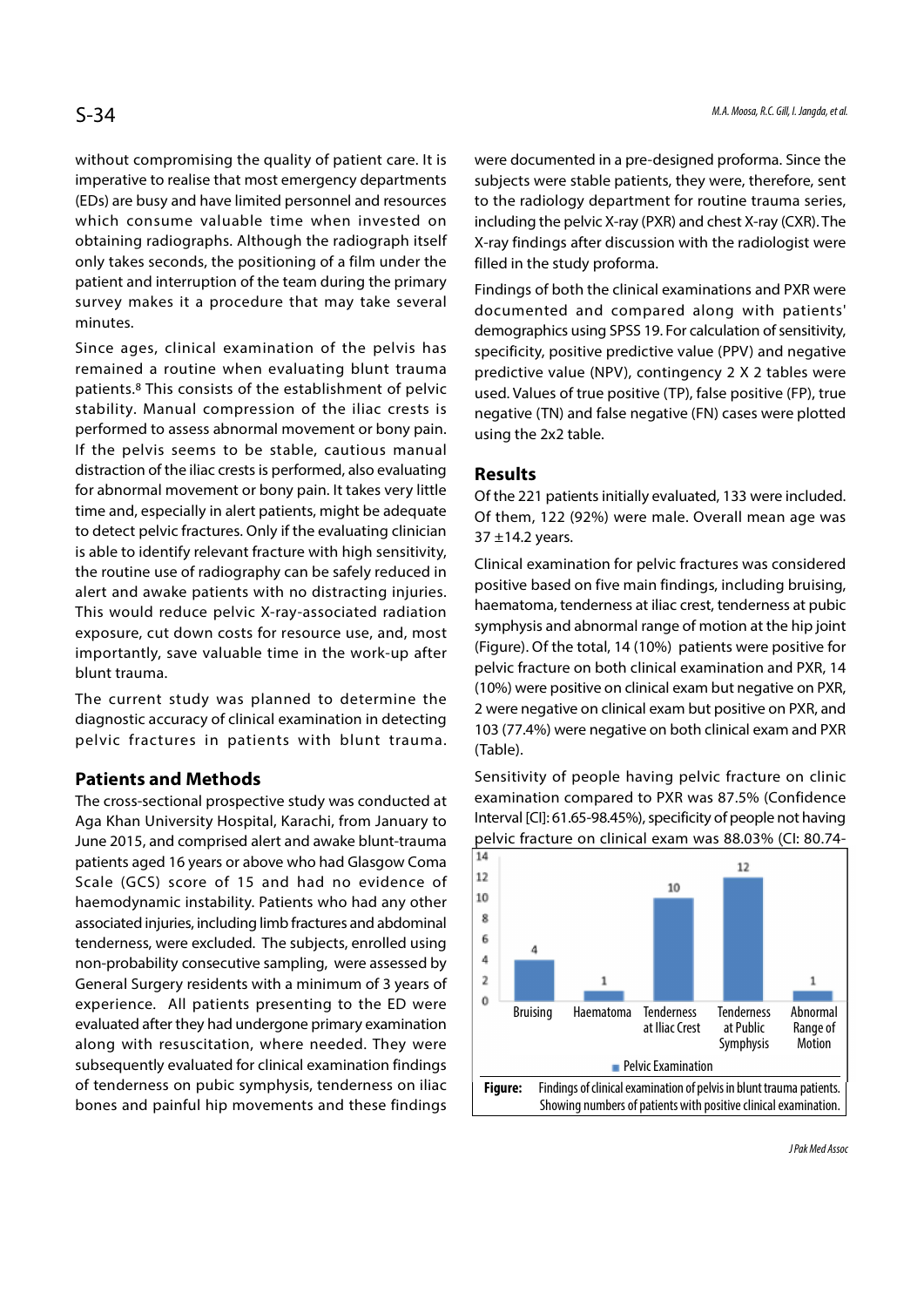|                      | <b>PXR Positive</b> | <b>PXR Negative</b> | Total |
|----------------------|---------------------|---------------------|-------|
| <b>Exam Positive</b> | 14 (TP)             | 14 (FP)             | 28    |
| Exam Negative        | 2 (FN)              | $103$ (TN)          | 105   |
| Total                | 16                  | 117                 | 133   |

TP: True positive; FP: False positive; FN: False negative; FP: False positive; PXR: Pelvic X-ray.

93.03%), PPV 50% (CI: 30.65-69.35%) and NPV was 98.09% (CI: 93.29-99.77%).

### **Discussion**

PXRs are routinely performed on trauma patients to exclude pelvic fractures which carry a very high mortality owing to the risk of major bleeding resulting in haemodynamic consequences, thus emphasising the importance of early detection and rapid stabilisation to avoid significant blood loss which can pool into the expanding pelvic cavity. Another potential benefit of the radiograph is to identify simple fractures and hip dislocations. Current data suggests that a thorough clinical examination will detect a relevant fracture of the pelvis if it is present. Civil et al. reported that about half of blunttrauma patients can forego radiography.9 However, the fractures which tend to be overlooked are generally minor and/or stable fractures that do not require immediate treatment.

There have been studies in the past where good sensitivity of the clinical examination has been predicted, revealed and proven. According to Tein et al., the diagnostic accuracy of clinical examination in detecting pelvic <sub>1.</sub> Palanca S, Taylor DM, Bailey M, Cameron PA. Mechanisms of motor fractures resulted in sensitivity 91%, specificity 92%, PPV 75% and NPV 97.4% .<sup>10</sup> In the current study, sensitivity 2005, 19.729-8.<br>World Health Organization. Health Statistics and Information was 87.5%, and PPV was 50% but we had a good NPV of 98%. Slightly lower sensitivity and PPV can be because of a the smaller sample size compared to international as Grotz MR. Allami MK. Harwood P. Pape HC. Krettek C. Giannoudis studies. These findings can be used for creating new protocols to investigate pelvic fractures. As mentioned<br>A Dente CL Feliciano DV. Rozycki GS. Wyrzykowski AD. Nicholas IM. previously, developing newer protocols like these add value to the patient care in our part of the world where modern era. Am J Surg 2005;190:830-5.<br>Under the state of the state of the state of the schulman JE. O'Toole RV. Castillo RC. Manson T. Sciadini ME. Whitney the treatment cost is a huge burden for patients and the health sector is suboptimal and in developing stage where death after blunt trauma. J Trauma 2010;68:930-4. lack of proper medical facilities is a point of concern. 6. Our results can also reinforce those from other parts of the world in devising a new protocol. We would like to be lacked and the U 2013;30:724-7.<br>a nart of new recommendations for nelvis fractures and U.S. Lee HJ, Chung YE, Lee HS, Kim MJ, Chung SP, et al. Diagnostic a part of new recommendations for pelvic fractures investigations which should be implemented in patients with no impairment of consciousness, no other major distracting injuries, no complaint of pelvic pain, no signs

of fracture on inspection, no pain on iliac or pubic symphysis compression, and no pain on hip rotation or flexion. If only one criterion of this rule is not fulfilled or doubtful, imaging studies are recommended. In addition to reducing cost, avoiding PXR will have huge impact on avoiding unnecessary radiation exposure and would decrease hospital stay, and can avoid the hassle in ED which is mostly working at more than its required capacity. The limitations of our study are its single-centre nature, residents examining the patients in ER were not all ATLScertified and patients were not followed up after their first assessment which means there is always a chance of missed injury which, if that was the case, will alter the results.

#### Conclusion

Omitting PCR in the current recommended ATLS protocol can avoid unnecessary financial burden for patients in resource-constrained countries like Pakistan, and reduce undesirable radiation exposure. This will reduce ED hassle without compromising on patients' quality of care and wuld also save valuable time in management of a trauma patient. Without compromising on patients' quality of care and<br>
wuld also save valuable time in management of a trauma<br>
patient.<br> **Disclaimer:** None.<br> **Conflict of interest:** None.<br> **References**<br>
1. Palanca S, Taylor DM, Bailey M,

## Disclaimer: None. Conflict of interest: None. Source of Funding: None.

#### References

- vehicle accidents that predict major injury. Emerg Med (Fremantle) 2003;15:423-8.
- **Disclaimer:** None.<br> **Conflict of interest:** None.<br> **Source of Funding:** None.<br> **References**<br>
1. Palanca 5, Taylor DM, Bailey M, Cameron PA. Mechanisms of motor<br>
vehicle accidents that predict major injury. Emerg Med (Frem Systems: Global Health Estimates. [Internet] 2010 [cited 2018 June 18] Available from: www.who.int/healthinfo/global\_burden\_ disease/en/ **Source of Funding:** None.<br> **References**<br>
1. Palanca S, Taylor DM, Bailey M, Cameron PA. Mechanisms of motor<br>
vehicle accidents that predict major injury. Emerg Med (Fremantle)<br>
2003;15:423-8.<br>
2. World Health Organization **References**<br>
1. Palanca S, Taylor DM, Bailey M, Cameron PA. Mechanisms of motor<br>
vehicle accidents that predict major injury. Emerg Med (Fremantle)<br>
2003;15:423-8.<br>
2. World Health Organization. Health Statistics and Info vehicle accidents that predict major injury. Emerg Med (Fremantle)<br>2003;15:423-8.<br>2. World Health Organization. Health Statistics and Information<br>5ystems: Global Health Estimates. [Internet] 2010 [cited 2018 June<br>18] Avail World Health Organization. Health Statistics and Information<br>Systems: Global Health Estimates. [Internet] 2010 [cited 2018 June<br>18] Available from: www.who.int/healthinfo/global\_burden\_<br>disease/en/<br>Grotz MR, Allami MK, Har
- PV. Open pelvic fractures: epidemiology, current concepts of management and outcome. Injury 2005;36:1-13.
- Salomone JP, et al. The outcome of open pelvic fractures in the modern era. Am J Surg 2005;190:830-5.
- A, et al. Pelvic ring fractures are an independent risk factor for
- Systems: Global Health Estimates. [Internet] 2010 [cited 2018 June<br>18] Available from: www.who.int/healthinfo/global\_burden\_<br>diesase/en/<br>6. Grotz MR, Allami MK, Harwood P, Pape HC, Krettek C, Giannoudis<br>PV. Open pelvic fra M, Abbasi H, et al. Role of routine pelvic radiography in initial evaluation of stable, high-energy, blunt trauma patients. Emerg Med J 2013;30:724-7.
- PV. Open pelvic fractures: epidemiology, current concepts of<br>management and outcome. Injury 2005;36:1-13.<br>A. Dente CJ, Feliciano DV, Rozycki GS, Wyrzykowski AD, Nicholas JM,<br>Salomone JP, et al. The outcome of open pelvic f radiation exposure of injury patients in the emergency department: a cross-sectional large scaled study. PLoS One 2013;8:e84870. doi: 10.1371/journal.pone.0084870.